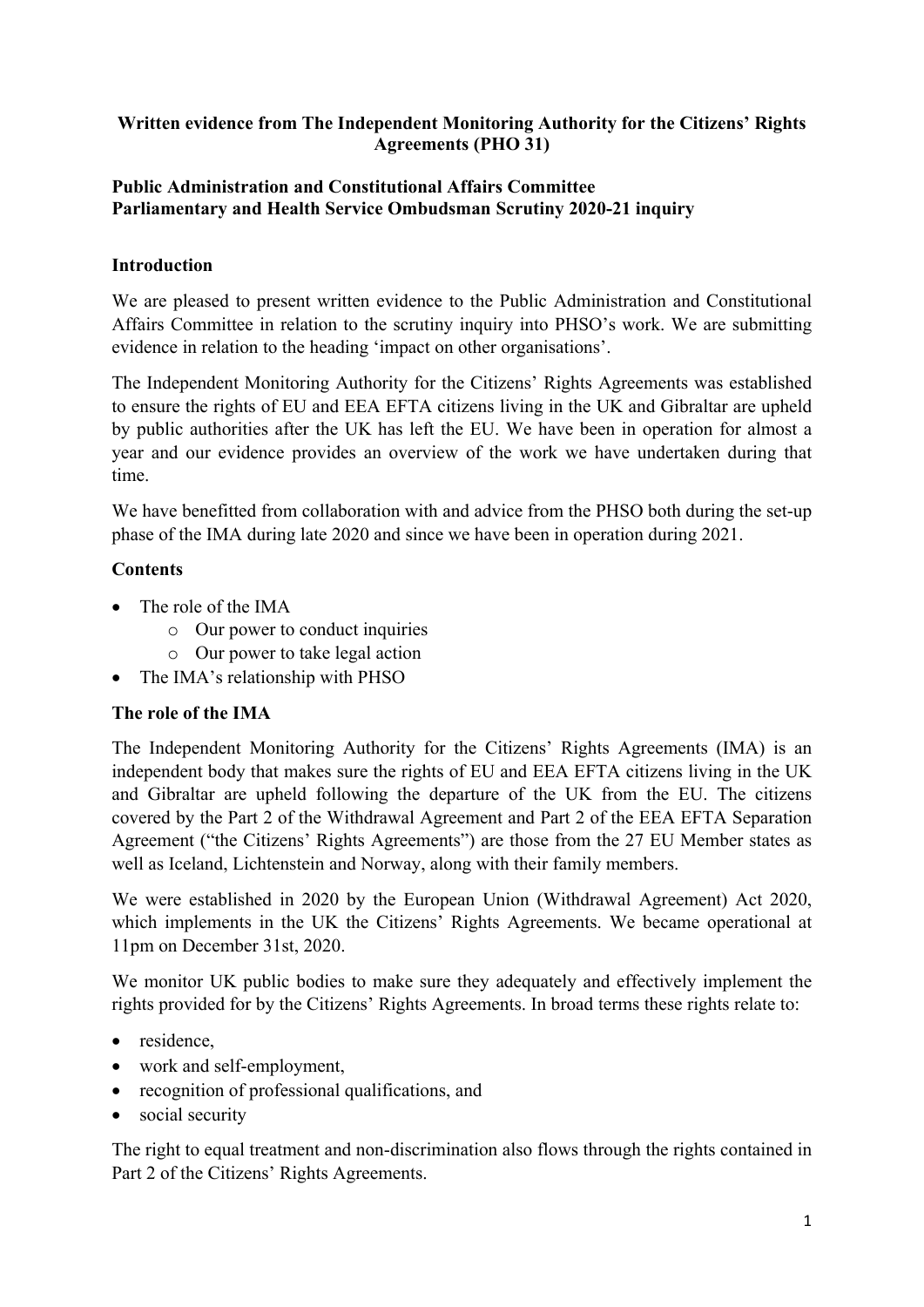We can receive complaints; launch inquiries; and consider legal action to remedy breaches in how the agreements are implemented or applied.

Although we do not resolve individual complaints, we consider every complaint to assess whether they indicate a general or systemic failing and decide whether to carry out an inquiry. Individual complaints provide intelligence to help us build a wider picture of possible systemic issues.

More detailed information can be found on our website including our [Annual](https://ima-citizensrights.org.uk/publications/annual-plan/) [Plan](https://ima-citizensrights.org.uk/publications/annual-plan/) [for](https://ima-citizensrights.org.uk/publications/annual-plan/) [2021/22](https://ima-citizensrights.org.uk/publications/annual-plan/) and [operational](https://ima-citizensrights.org.uk/publications/operational-guidance/) [guidance.](https://ima-citizensrights.org.uk/publications/operational-guidance/)

#### **Our power to conduct inquiries**

Our powers to conduct inquiries are set out in paragraph 25 of Schedule 2 of the European Union (Withdrawal Agreement) Act 2020. The purpose of an IMA inquiry is to:

- establish whether the United Kingdom has failed to comply with the Citizens' Rights Agreements;
- establish whether a relevant public authority has acted or is proposing to act in a way that prevents a person exercising a relevant right (see definition in paragraph 41 of Schedule 2 to the Act); and/or
- to identify any recommendations for relevant public authorities appropriate to promote the adequate and effective implementation of the Citizens' Rights Agreements.

We may decide to conduct an inquiry in one of three situations:

- I. Following a request from a Secretary of State, Devolved Administration or the Gibraltar government.
- II. As a result of a complaint or series of complaints received.
- III. Of our own initiative.

When considering whether to carry out an inquiry we will consider the importance of addressing general or systemic failings (as required by paragraph 24 of Schedule 2 to the Act). We may not carry out an inquiry in the situations in (ii) or (iii) above unless we have reasonable grounds to believe that the inquiry may conclude that a failure to comply with the Citizens' Rights Agreements has occurred or that a public authority has acted or is proposing to act in a way that prevents a qualifying person exercising a relevant right.

To date we have not started any full inquiries. Our investigations work has led to a number of early resolutions, where we have agreed actions with public authorities to enable relevant citizens to access their rights.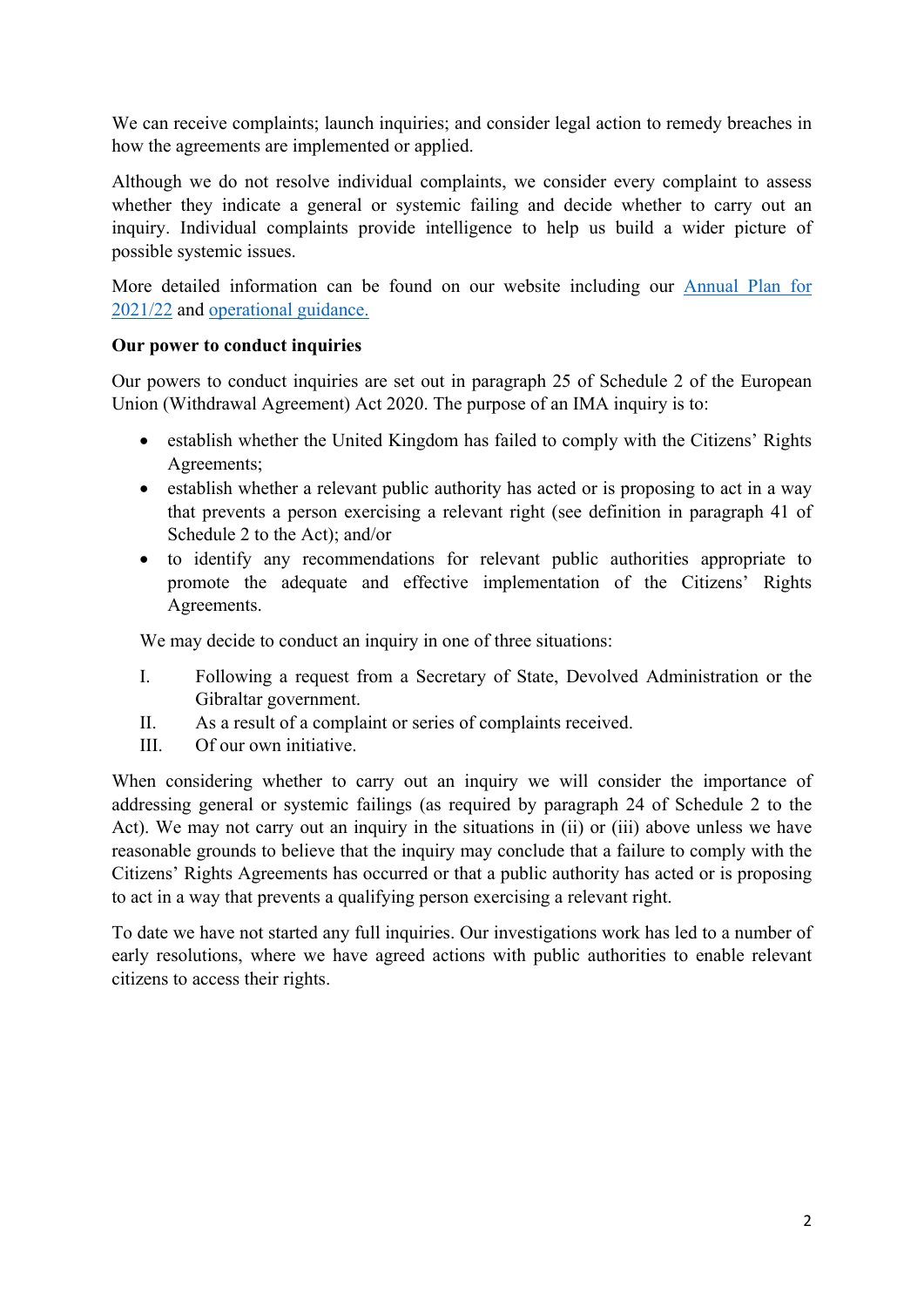# **Our power to take legal action**

Our powers to take legal action are contained in paragraph 30 of Schedule 2 to the European Union (Withdrawal Agreement) Act 2020 and provide:

30 (1) The IMA may, if it considers it appropriate to do so in order to promote the adequate *and effective implementation or application of Part 2 –*

*a) make an application for review, or b) intervene in any legal proceedings (including proceedings on an application for review).*

*(4) In this paragraph, "application for review" means –*

*a) in relation to England and Wales or Northern Ireland, an application for judicial review, and*

*b) in relation to Scotland, an application to the supervisory jurisdiction of the Court of Session.*

Our approach on whether to exercise these powers is detailed in our operational guidance.

# **The IMA's relationship with PHSO**

PHSO and the IMA are independent bodies that recognise each other's statutory responsibilities. There are two sides to the relationship between the PHSO and the IMA:

- PHSO and IMA have agreed to collaborate and co-operate where relevant and lawful to do so in furthering their shared aim of supporting system-wide learning and improvement in relation to the protection of rights arising from Part 2 of the Withdrawal Agreement and Part 2 of the EEA EFTA Separation Agreement ("Part 2").
- Under the Parliamentary Commissioner Act, the PHSO may conduct investigations into complaints about (the actions of) the IMA.

# **PHSO advice during the set-up of the IMA**

The IMA welcomed the collaboration and advice from the PHSO while the IMA was being established in 2020, and in the early operational period of the IMA in 2021.

During the IMA set-up phase, the PHSO advised on all aspects of operational delivery in handling complaints and conducting investigations. This included advice on receiving and handling complaints, on data retention and records management, and on data protection and handling Freedom of Information and Subject Access Requests.

PHSO also explored with the IMA on how maladministration complaints about the IMA would be handled, drawing on PHSO experience with other organisations where PHSO and the relevant organisations have a good working relationship, but where PHSO also investigate complaints about them.